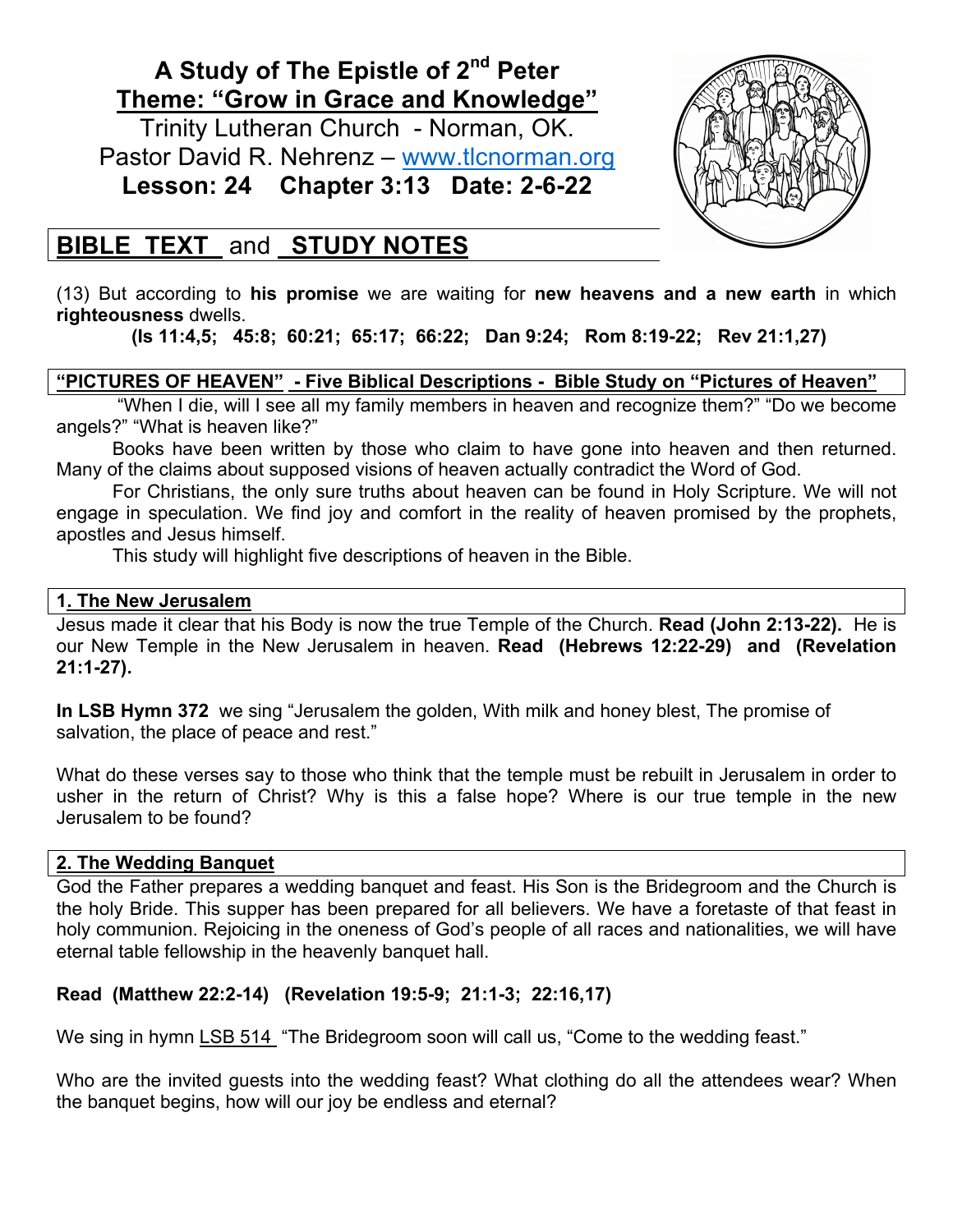#### **3. The New Garden of Eden - Paradise**

The only way back into Paradise, where we eat from the tree of life, is made clear. Mankind must move from the tree of the knowledge of good and evil through the tree of the cross in order to approach and eat from the tree of life. Now the angels will welcome us into the new Garden of Paradise. **Read (Luke 23:40-43) (Revelation 2:7; 22:1-21).** 

In the Prayer of Thanksgiving in LSB Divine Service 4, the pastor prays, "Yet, in Your great mercy, You promised salvation by a second Adam, Your Son, Jesus Christ, our Lord, and made His cross a life-giving tree for all who trust in Him." Also in hymn LSB Hymn 561 "The Tree of Life" we sing "The Lord invites the world to eat, to find within this cross of wood, the tree of life with ev'ry good."

Why is this eternal garden in Paradise a fitting reversal of what happened in the Garden of Eden? Since Jesus will walk anew with us in this heavenly garden, how does this reality fill us with joyful anticipation?

#### **4. The Peaceable Kingdom**

We are at peace with God the Father through our Lord Jesus Christ. He is the only mediator between God and man. Since we are at peace with God, we are also at peace with ourselves and with others. The peace of God surrounds us in the divine service on earth each Sunday. In heaven his peace surrounds us forever.

#### **Read (Isaiah 65:17-25) and (Revelation 7:9,13-17)**

In the Collect for peace of the divine service we pray, "Give to us, Your servants, that peace which the world cannot give… that we… may live in peace and quietness."

How does the image of a peaceful eternal habitation give us perspective in enduring the constant chaos and uncertainty of life on earth? Why can we even now have true peace in the midst of the madness and constant warring?

#### **5. The Whole Company of Saints and Angels**

Saints are those who are accounted holy and righteous and without blemish They are covered by the blood of the Lamb of God - Christ Jesus our Lord. In heaven we will finally get to see all the saints who have gone before us. Angels who serve God and minister to man are around us all the time. In heaven we will also finally get to see all the angels who protected us. They fill the universe with songs of adoration to the Holy Trinity.

#### **Read (Matthew 25:31-34) and (Revelation 5:9-14; 7:9-17; 11:17-19; 19:1-6)**

In the Proper Preface of the divine service we hear every week: "Therefore with angels and archangels and with all the company of heaven we laud and magnify Your glorious name, evermore praising You and saying, 'Holy, Holy, Holy…'"

When you gather at the communion rail, you are getting a glimpse of this glorious multitude. You are not far removed from your believing loved ones who are deceased. They gather in heaven as we gather here on earth. We make up one blest communion. Why does this give you tremendous comfort when you are grieving the deaths of your sainted family members?

A Christian recognizes that the truest and purest joy of heaven is being in the presence of God. The beatific vision will become reality. The mystery of the Triune God, who said let "us" make man (male and female) in "our" image, will finally be understood. We will truly comprehend the words of St.